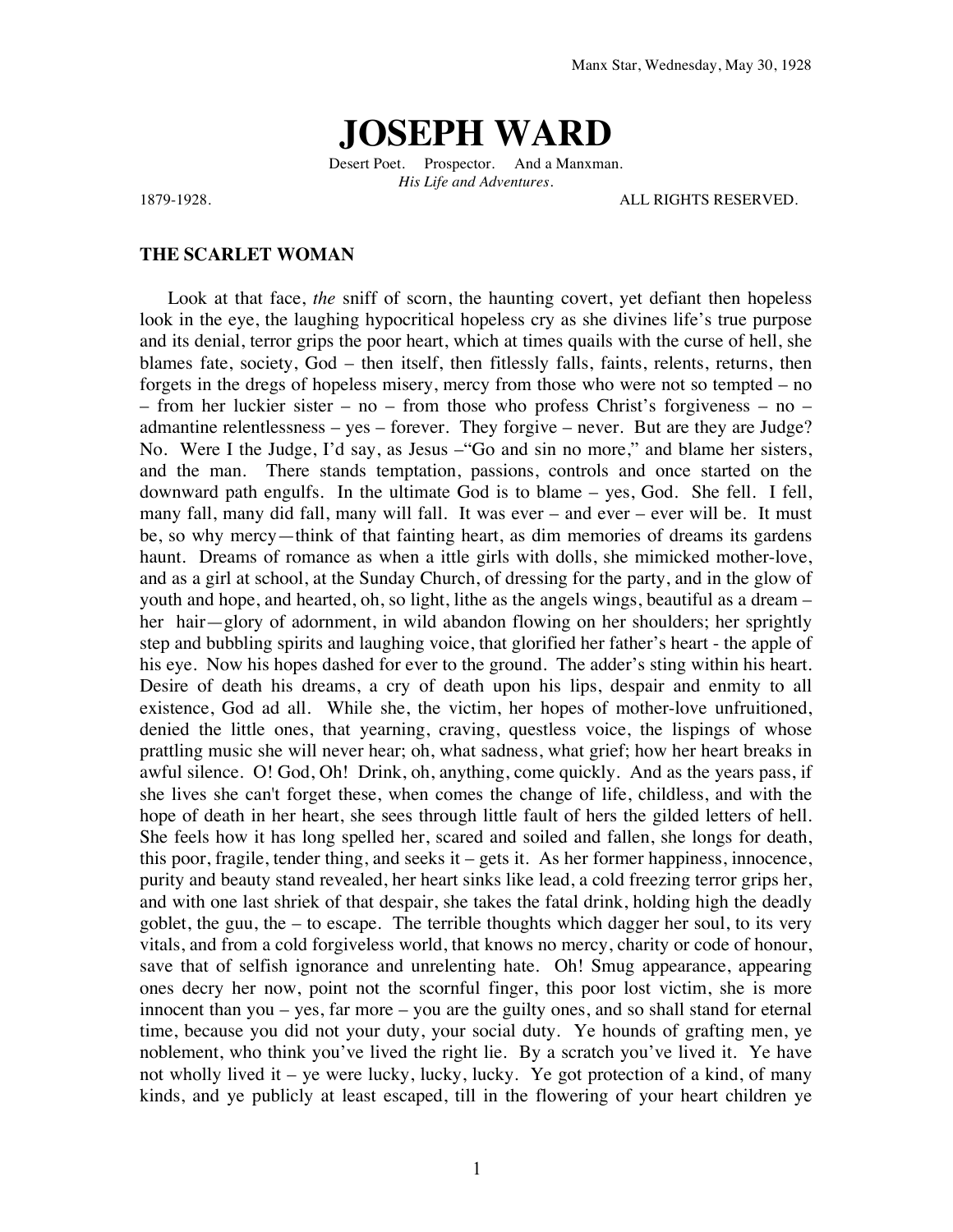received eternal protection, and that holy light of motherhood hallowed your countenance, that rose so infinitely high above the abasements and debasements of sex and lust, rose to the infinite heights, in heaven yourselves – you have no mercy for her who rose not, who failed to rise, who could not rise, sealed by the fate of God – she could not. Iron-bound by the eternal grip of destiny she was helpless as the feeble air-current in the whirling tornado. Blame not this fragile thing, this fleeting creature—this vision of a moment—a flash of loving light across the stage (creation's dawn], a moment in the limelight she danced the red, then blackness—you in glory in the white—oh, the different feelings each and – of us who view each life in its own peculiar light, who shall judge? ("Judge not.")

True for our time, mercy teacheth, you need it more than she, she asks it not from you, guiltless—you are less. Pity—no; justice—some day light will shine, knowledge enlightens, and duty will lead, and such living hells will cease to be, each human life will live it's accomplished destiny, and these poor sullied hearts will have paid the price.

Their sacrifices will fruition in glory, to myriads who will be legatees of their vicarious crucifiction of the altar of ignorance, and inhumanity will then be near, and in the eening vespers, whispering softly, the angels will sweetly sing the Virgins holy song, and in the miracle of God all who have passed the fiery gates, will stand again, happiness of glory on every face, inocent as the dewey morning, fragrant as the lilacs bloom, in our youthful garden to memory dear, soft as the moonbeams light, as a smiling mother will look again at her new-born daughter, and love and happy in her daily joys and sounds. Tears will he there—tears of joy—when hate aud torment, in each re-born creature will be obliterated, forgotten. This is the meaning of heaven, the miracle of God will not for all the hosts of fallen. Then we'll know why outlined on each cycling course each went her way, to joy or sorrow, to heaven or hell, and whence this torment. We may then know what now is sealed—inscrutable. Duty, action – remember others are failing, guide their faltering steps, protect, or the curse of hell be on you, for neglect, fatal neglect. Protect the little ones, the weak, the innocent, remove temptation, through poverty or opportunity, change your iron-clad social customs so she who is weak may not fall, for if she does, the guilt lies with you, she is less guilty than you – you only I blame. June  $4<sup>th</sup>$ , 1919.

### **NATIONALISM.**

Let them stop in their own country (Johnson). Yes, that is what killed those million boys, each booming his own country. American his—Englishman his—Frenchman his— German his; Union Jack, Marsaillaise , "Deutchland uber alles," the rest under, and on the other side of the globe, a Jap. howling himself hoarse, till his head aches. Banzai. Welsh regiment going to the front. "Wales for ever." Brave boys all, but small is the mind of man, each a boss, and the bosses fight, Vorwarts, obey orders, or die—What will I die for *Boss?* I don't know, no one knows that, but you'll die—die if you obey orders, and more than die if you don't.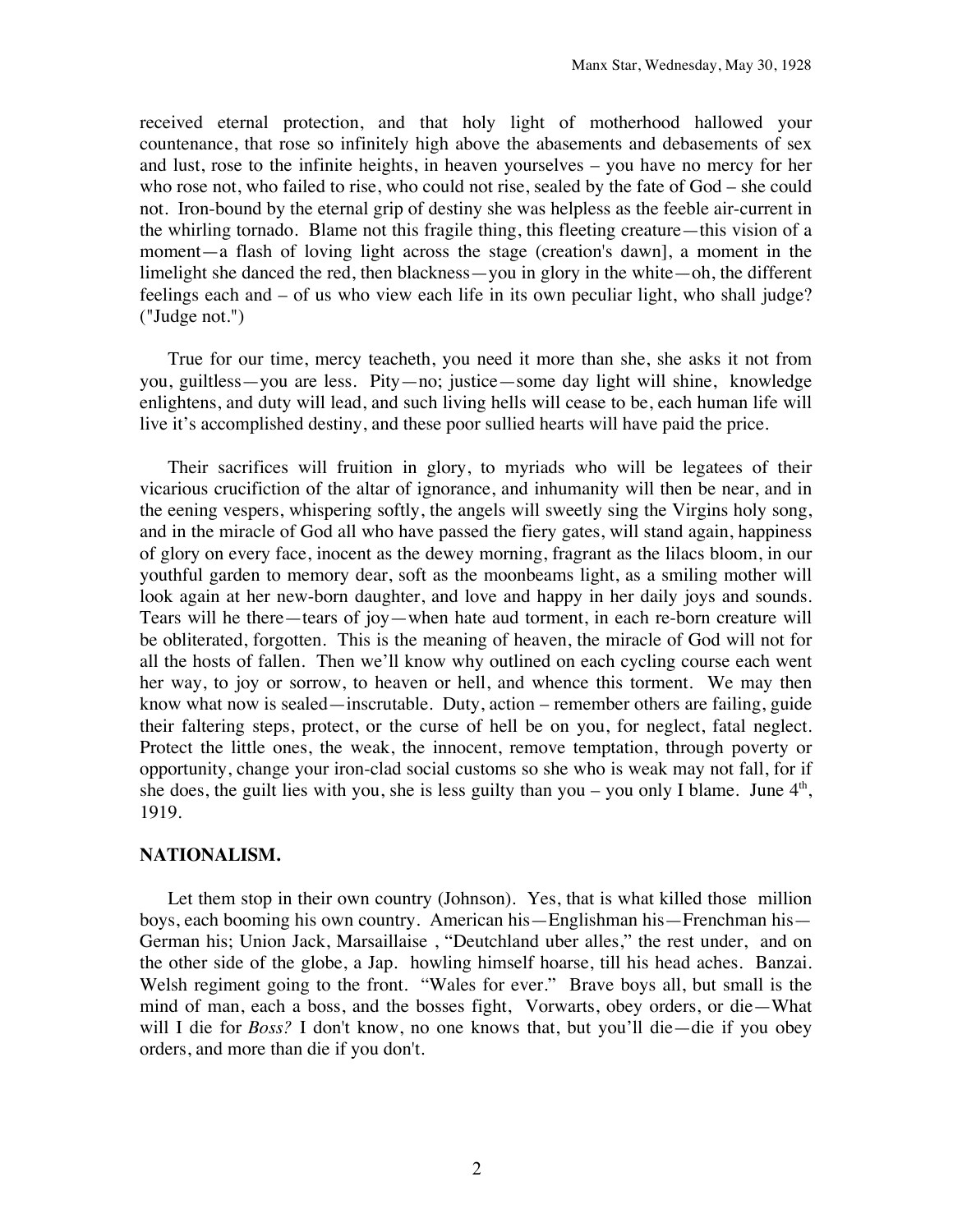#### **HAWKER AND GRIEVE**

Flying straight, the little plane rapidly faded from view; in six minutes it was out of sight.

Cable ship Farraday reports sighting airplane lights early Monday morning *in* midocean, midway between Newfoundland and Ireland, 900 to 1,000 miles from Newfoundland.

It Hawker died, if he disappeared within its watery depths, if his body died, his fame will live for ever, emblazoned on tho scroll of time, imperishable, immortal, the feat of courage, daring personified.

## **I SEE A LIGHT**

Like the dashing meteor its shadowy flight, Winging the wide Atlantic's darker night. ????? in the darkness where billows roll, As the night of time on the eternal scroll. A speck of light in eternal night,

 Then midnight darkness reigns supreme; A hash of mind athwart our sight,

Then cold inanimate forces gleam.

Unconquerable will, tho' silenced by The dip of death, hearts wailing cry; Courage supreme, uncover, ye. Awed, thrilled by this cold majesty. Hope till the last, their vitals gripped, Then accident of fate, their prize was stripped; Success – its vision pictured there, Mirrored their souls with wild endare.

Ill-fated, fell, they bravely fought; Dreamless silence quickly brought Release, reward and deathless fame, Glorified eternal name. Upon this scriptless page of life. Death's sceptre fell, abashed death stript, As the frail carrier, with its burthen, dipped To icy depths in the wastes alone;

A cry, a wail, then softly moan, Asleep, they meet the Great White Throne. They knew we watched. We peered the mists, the mighty deep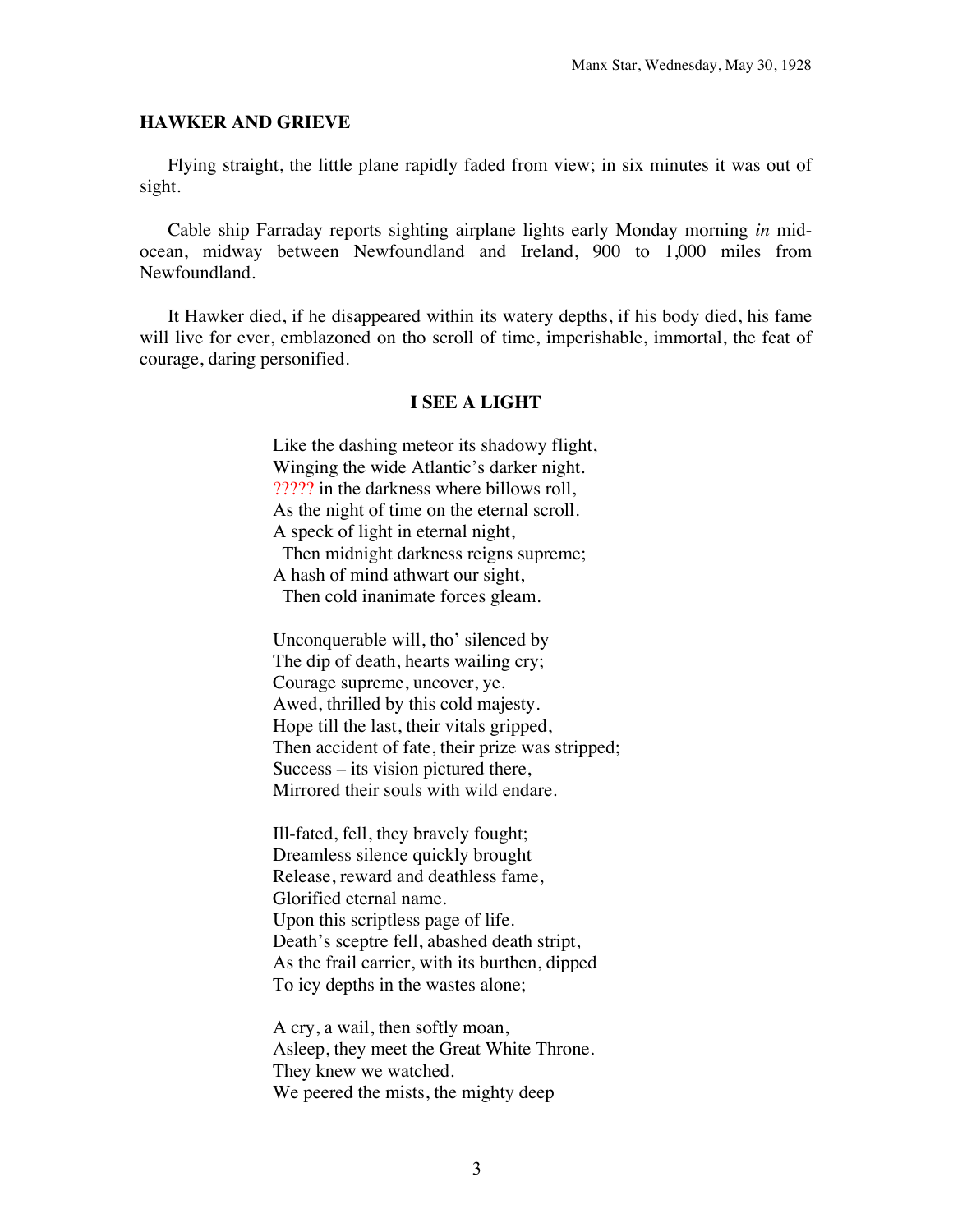Of cold, bleak Ireland's rocky coast, Where the Tuscania's lost, but deathless host, With these they shallin honour sleep.

We watched endarkening heights, the clouds, Peering the deep which silence shrouds, The wastes, as soundless depths' enstraining eyes, Voiceless, heard not the last, last cries. But the all-seeing Eye, it saw it saw, Piercing the darkness – we see not the law, But God said, "Not enough; It's o'er."

This night or death, time no more, Faceless in memory eternal fame, As down the ages voices came. Rushed as they spoke or this great deed, In silence harkened though hearts did bleed. High above the billows roar, Flashed a great light to a distant shore, On times great ocean centuries o'er.

Dark as  $?$ ???? – and cold As erey ????? wilds, yet bold; With Divine vision they winged their way, Pioneers of a coming day. On time's wide sea a beacon shown, In the shadowy years alone, alone; Fadeless as endless night – their memory keep.

These martyrs – God their vigil keep; In eternal glory do they sleep. On honour's roll to eternity, They went for us, for us they died; oh say, Remember, forget it not – the day! Sadly we linger, listening on, Hopeless as the hours speeding on; They come not, no, asleep, they're gone. Frail as the tossing bark on storm cloud wave,

Their bodies sleep in ocean's grave. But on, Till time's unrolling scroll shall fade, will they live on; Indomitable souls; time's endless sea; Fadeless their honour name shall be. They live with God througheternity.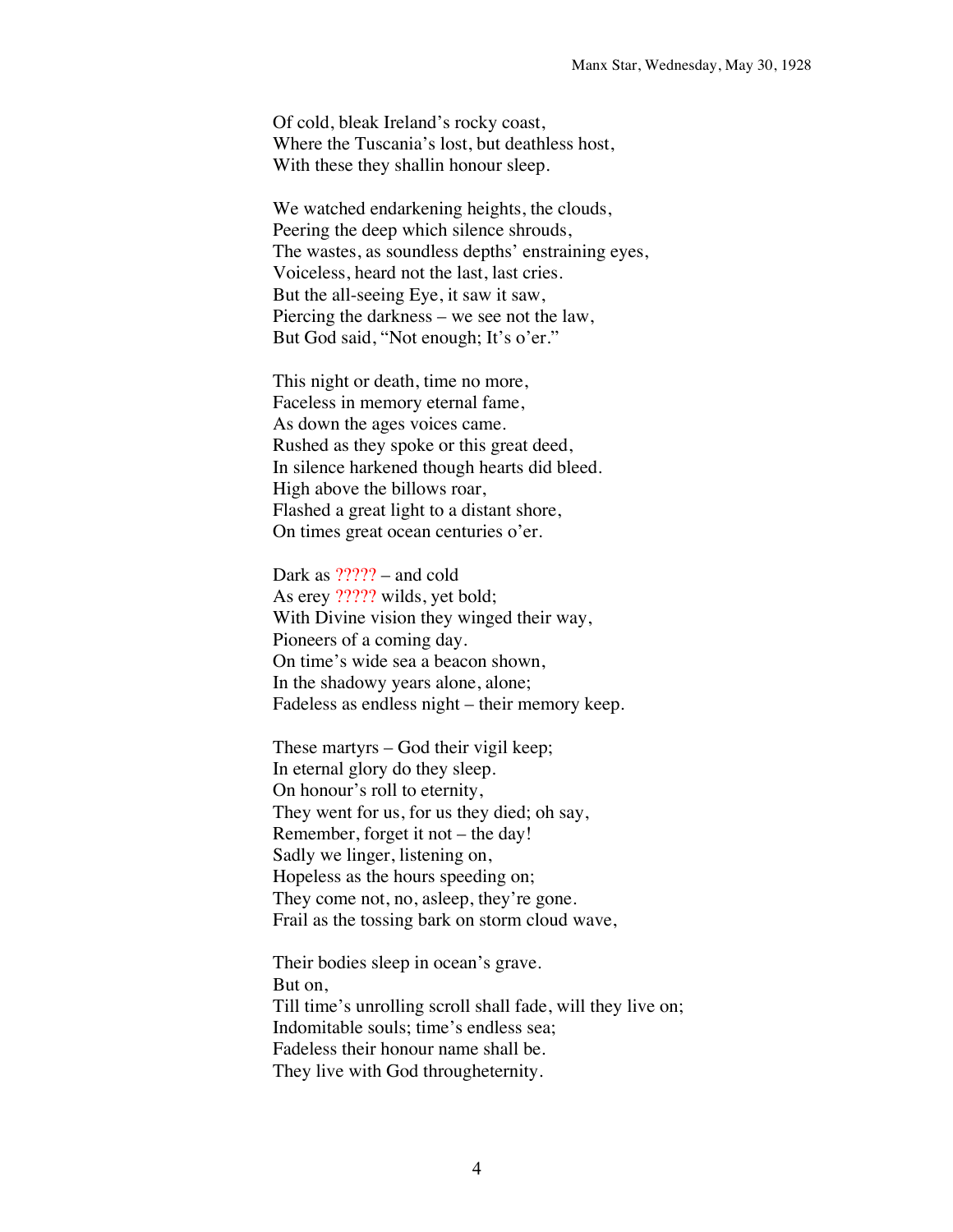Flashing the sky their lone plane light, As they sped from view to eternal night; Never shall human eye ensee, Or know the fate that sets them free. In spirit world we know and learn, So why lament and grieve and yearn; Buty gone, reward has sealed Their fateful vigil unrevealed. One, her heart is sank like lead; Hopeless hope, a lok or dread, Upon her countenance then fled; No word or comfort, not a ray To cher her drooping heart that day. Through the valley or the shadow they passed from sight, To glory, like the spirits flight. While watching them and watching sea; Oh, cheer this suttering fragile thing. As she sees her mate in spirit wing Her flight to immortality. Her spirit through the ordeal passed, As time's sweet healing souths she brew; A halo in her soul at last, She knows, though dead, he's living now. When she will meet and some day know The mystery, duty done will glow, As like the living flame. That vision through the darkness came With trembling heart and quickenig fear. Her vitals froze as the dread news hear, He's lost, he's lost, oh, misery! Mercy, God, we cling to Thee." As time her suffering sould shall heal, And the noble sweets of memory seal, And though she hears no earthly voice, With him in spirit she'll rejoice. And we in awe uncover stand, In silent worship of the hand, Guiding the fleeting vision athwart the skies, In the silence  $-e$ 'en to Paradise. To the rising dawn of another light, The will that held the lever there, On that lone flight through the darkened air; As it sped o'er the deep where angels keep Their vigil where the wearied sleep. The very ocean paused to moan, Awed by the sight of this strange thing,